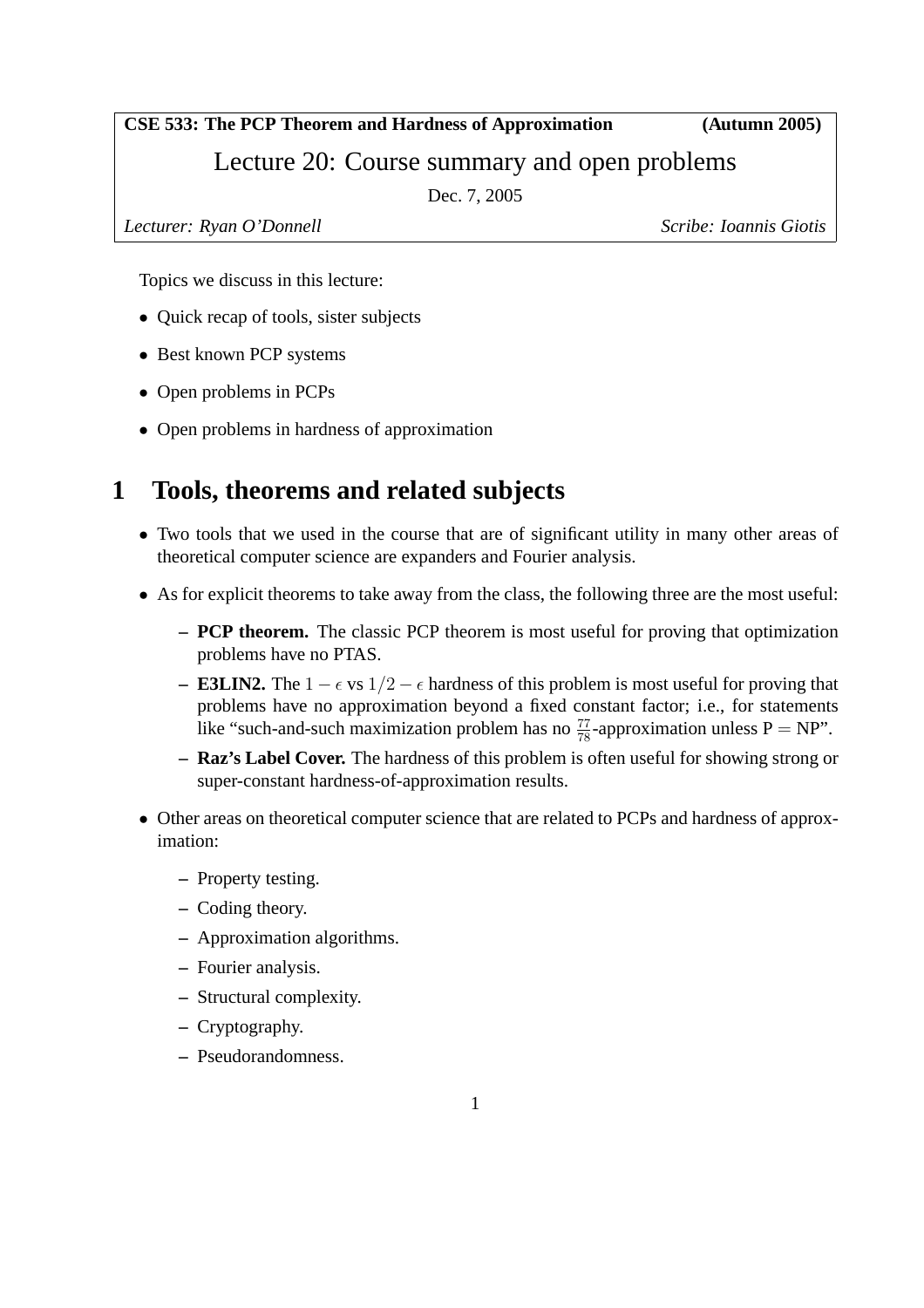### **2 Best known PCP systems for NP**

We summarize here some best known PCP systems with respect to various parameters.

- **Size:** Although in class we only cared about the witness being of polynomial size, we can take a closer look at PCP length in terms on  $n$ , the length of the classical proof for, say, 3SAT. The best known result with constantly many queries is due to Dinur[6] building on work of Ben-Sasson and Sudan [3]; the proof length can be  $O(n \cdot \text{polylog}(n))$  bits. (Note: if we want PCPs for all of NTIME(n), we already suffer at least a  $O(\log n)$  blowup in witness size in the best known version of Cook's theorem.)
- **Verifier time:** Normally in PCP [sy](#page-3-0)stems, the verifier reads the entire input (statement), does polynomial time computation, and then queries only a sublinear number of bits of the proof. We may hope to have a verifier that also runs in sublinear time; however it then has no time to read the entire proof statement. However, if we are satisfied with Assignment Testers rather than PCPs, we can hope to run in sublinear time. The best known result along these lines is due to Ben-Sasson, Goldreich, Harsha, Sudan, and Vadhan [4] and gives a version of the previous result that also has polylogarithmic verifier running time.
- **Soundness with**  $O(1)$  **queries to large alphabets:** Consider PCPs for NP with  $O(\log n)$ randomness and constantly many queries over a large alphabet. [In](#page-3-0) particular, when the alphabet size is m, we might hope to get soundness  $\leq 1/m^{\Omega(1)}$ . This seems harder and harder to achieve as  $m$  grows larger. The best result along these lines is due to Dinur, Fischer, Kindler, Raz, and Safra [7], who show such a result with m as large as  $2^{\log^{1-\gamma} n}$ . This holds for every  $\gamma > 0$ , although the smaller  $\gamma$  is, the more  $O(1)$  queries must be made.
- **Soundness with 2 queries:** If we insist on using only 2 queries, the best result along the above lines is Raz's Parallel Repet[iti](#page-3-0)on result [20], which works for every  $m = O(1)$ .
- **Soundness with** q **queries to bits:** Finally, consider the problem of achieving the lowest possible soundness while making  $q$  queries to a proof written in bits. Certainly we can't hope for soundness lower than  $2^{-q}$ . The basic PCP t[heo](#page-4-0)rem gives us  $2^{-\Omega(q)}$ . A recent algorithm for MAX-qCSP due to Hast [13] in fact shows we can't have soundness lower than  $O(\frac{q}{\log q})$  $\frac{q}{\log q}$ )2<sup>-q</sup>. The (essentially) best result known is from Samorodnitsky and Trevisan [21], which gives soundness  $2^{2\sqrt{q}}2^{-q}$  (Engebretsen and Holmerin later got the 2 inside the square root). A recent work of the same [auth](#page-4-0)ors [22] shows that, assuming the Unique Games Conjecture, this can be lowered to  $(q + 1)2^{-q}$  for infinitely many q.

# **3 Open problems in PC[Ps](#page-4-0)**

Here is a brief list of important open problems in the theory of PCPs:

• Prove or disprove the Unique Games Conjecture. Currently there is no strong evidence for either possibility.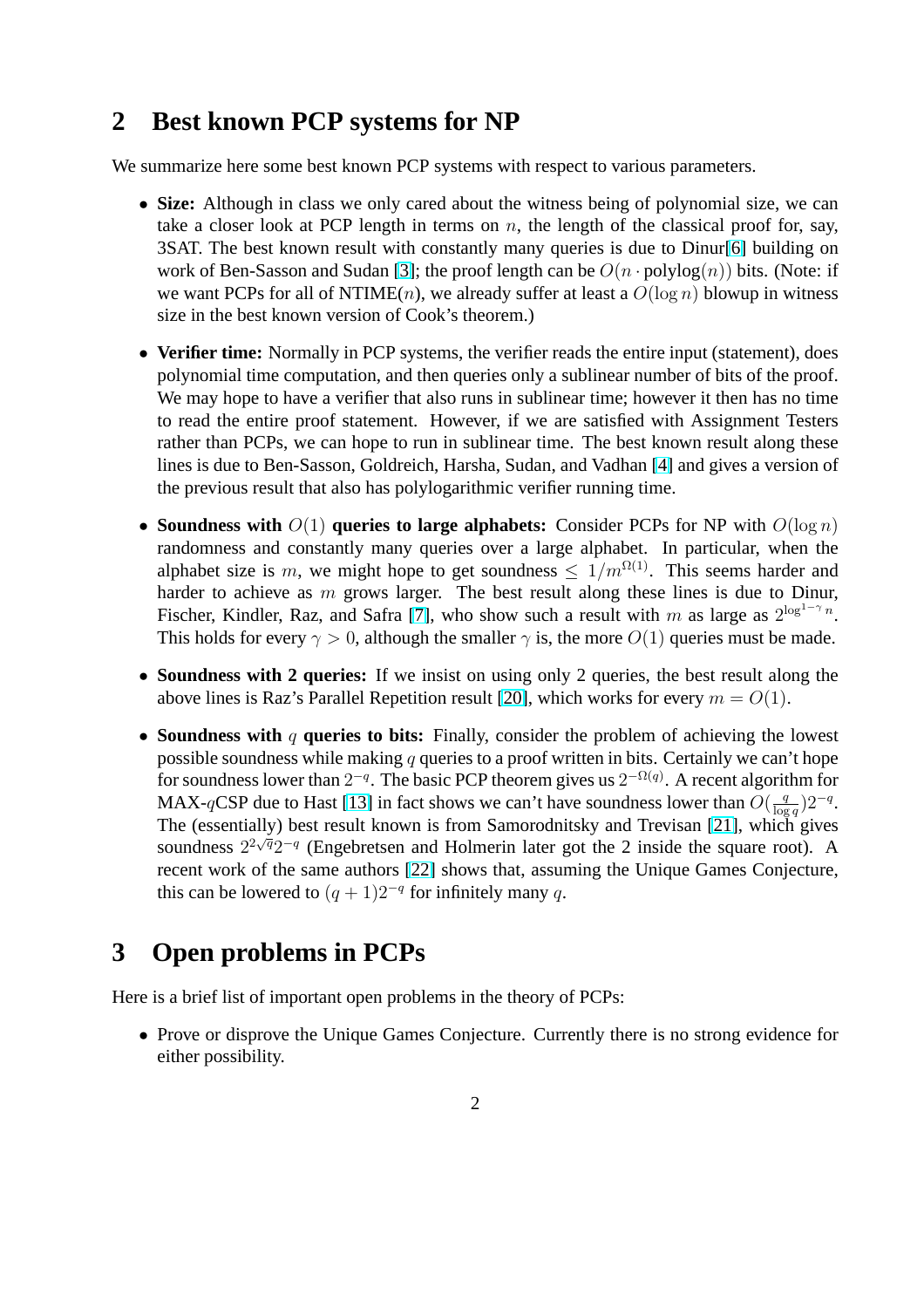- Improve the soundness result in [?] to  $m = poly(n)$ . This is also known as the "sliding scale" conjecture", stated by Bellare, Goldreich and Sudan [2] in 1995.
- Give linear size PCPs for  $3SAT$  or prove size lower bounds.
- (Less important.) What is the best possible soundne[ss](#page-3-0) for a PCP for NP which is nonadaptive, has perfect completeness, and queries only 3 bits. I.e., for NP  $\subseteq$  na-PCP<sub>1,s</sub>[3,  $O(\log n)$ ], how small can s be? The best published result is by Håstad [14],  $s = 3/4 + \epsilon$ . An unpublished work of Khot and Saket claims  $s < 3/4$ . Zwick [24] gave an approximation algorithm for MAX-3CSP on satisfiable instances which satisfies a 5/8 fraction of all clauses; he conjectures this is [bes](#page-4-0)t possible, in which case  $s = 5/8 + \epsilon$  is the best that could be achieved.

## **4 Open problems in hardness of approximation**

There are still very many open problems in hardness of approximation; not every result is as sharp as the 7/8-algorithm and  $(7/8 + \epsilon)$ -hardness of MAX-3SAT. Here we present a small selection of interesting such problems:

**MAX-2LIN(2).** The best unconditional hardness result known is  $11/12 + \epsilon$ , due to Håstad [14] using gadgets of Trevisan, Sorkin, Sudan and Williamson [23]. Assuming the Unique Games Conjecture, we get the same hardness as in MAX-CUT,  $.878 + \epsilon$ , where  $.878$  is the Goemans-Williamson approximation factor. The GW algorithm also works for MAX-2LIN(2).

**MAX-2SAT.** The best unconditional hardness result is  $21/22 + \epsilon$  $21/22 + \epsilon$  $21/22 + \epsilon$ , due to the same authors as in MAX-2LIN(2). Assuming UGC, the hardness is  $\beta + \epsilon$ , where  $\beta$  is a certain trigonometric quantity equal to about .943 [18]. The best known algorithm, due to Lewin, Livnat and Zwick [19], achieves a factor of .9401. [18] conjecture that their factor  $\beta$  is optimal.

The question of  $(1 - \epsilon)$ -satisfiable instances for MAX-2SAT is also interesting. The best algorithm, due to Zw[ick](#page-4-0) [25], finds a  $(1 - \Theta(\epsilon^{1/3}))$ -satisfying assignment. On the ot[her](#page-4-0) hand, the best known UGC[-har](#page-4-0)dness result [18] shows that  $(1 - \Theta(\epsilon^{1/2}))$  is hard. Unconditionally, only  $(1 - \Theta(\epsilon))$  is known hard.

**Min-Vertex-Cover.** Given an un[dire](#page-4-0)cted graph, this is the problem of finding as small a set of vertices as possible that touches every edge. There is a very easy greedy 2-approximation algorithm. Subject to UGC, this is best possible — Khot and Regev [16] give a  $(2 - \epsilon)$  UGCaigorithm. Subject to UGC, this is best possible — Knot and Regev [16] give a  $(2 - \epsilon)$  UGC-<br>hardness result. The best unconditional hardness result known is  $10\sqrt{5} - 21 + \epsilon \approx 1.36 + \epsilon$ , in a very interesting paper of Dinur and Safra [9].

**Coloring 3-colorable graphs.** Given a graph, promised to be 3-colorable, this is the problem of coloring it with as few colors as possible. [C](#page-4-0)oloring with 3 colors is of course NP-hard. Coloring with 4 colors is also known to be NP-hard, first proved using PCP technology by Khanna, Linial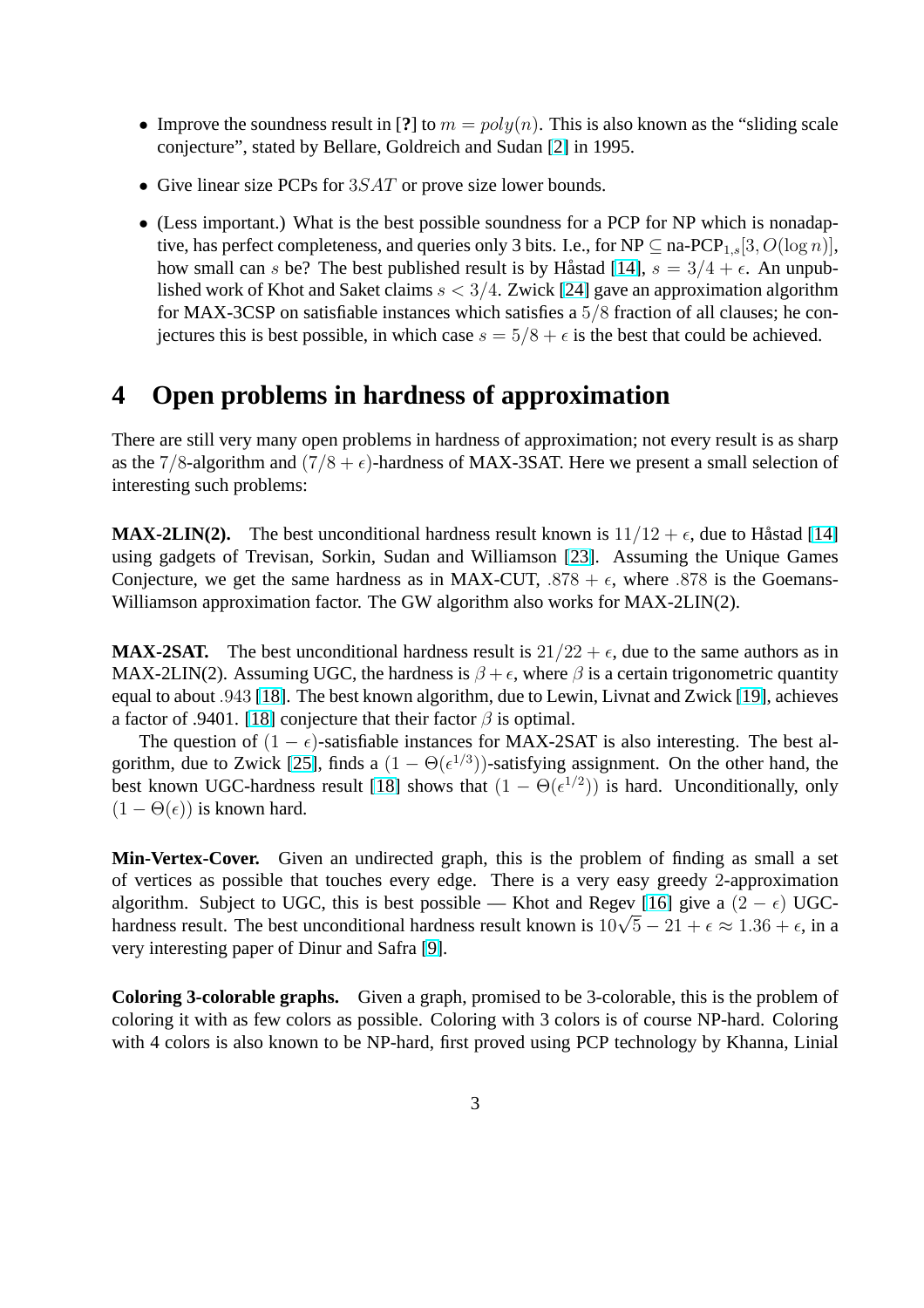<span id="page-3-0"></span>and Safra [15], and then later simplified to just a gadget (no PCPs) in [12]. The best known algorithm uses  $n^{3/14}$  colors; this is due to Blum and Karger [5]. Assuming a Unique Games-like conjecture, Dinur, Mossel and Regev [8] have shown that using  $O(1)$  colors in NP-hard.

**Min-Feed[back](#page-4-0)-Arc-Set.** This is the problem of, given a directed graph[, de](#page-4-0)lete as few arcs as possible so that it becomes acyclic. [T](#page-4-0)his is known to have the same NP-hardness of approximation as Vertex-Cover (so 1.36-hardness is known). The best algorithm achieves a ratio of  $O(\log n \log \log n)$  (Even, Naor, Schieber and Sudan [10]).

**Sparsest-Cut.** Equivalently, "Min-Edge-Expansion": Given an undirected graph, minimize  $|E(S,\overline{S})|/|S|$  over all sets  $S \subset V$ ,  $|S| \leq |V|/2$ . [No](#page-4-0) hardness of approximation is known for this problem; i.e., it might have a PTAS. The best approximation algorithm achieves a factor of  $O(\sqrt{\log n})$ ; this is from the notable paper of Arora, Rao and Vazirani [1].

**Min-Bisection.** This is the same as MIN-CUT, except you are required to produce a cut that partitions the graph into exactly equal parts  $(n/2$  vertices on both sides). The best approximation algorithm has factor  $O(\log^{3/2} n)$ , due to Feige and Krauthgamer [11]. The best hardness result is an extremely weak one, due to Khot [17]: There is no  $(1 + \epsilon)$ -approximation algorithm unless NP is contained in DTIME( $2^{n^{\epsilon'}}$ ).

#### **References**

- [1] S. Arora, S. Rao, and U. V. Vazirani. Expander flows, geometric embeddings and graph partitioning. In *STOC*, pages 222–231, 2004.
- [2] M. Bellare, O. Goldreich, and M. Sudan. Free bits, PCPs, and nonapproximability towards tight results. *SIAM J. Comput.*, 27(3):804–915, 1998.
- [3] Ben-Sasson and Sudan. Simple PCPs with poly-log rate and query complexity. In *STOC: ACM Symposium on Theory of Computing (STOC)*, 2005.
- [4] E. Ben-Sasson, O. Goldreich, P. Harsha, M. Sudan, and S. Vadhan. Short PCPs verifiable in polylogarithmic time. In *Proc.* 20*th IEEE Conference on Computational Complexity*, pages 120–134, San Jose, California, 12–15 June 2005.
- [5] A. Blum and D. R. Karger. An  $\tilde{O}(n^{3/14})$ -coloring algorithm for 3-colorable graphs. *Inf. Process. Lett*, 61(1):49–53, 1997.
- [6] I. Dinur. The pcp theorem by gap amplification. ECCC, TR05-046, 2005.
- [7] I. Dinur, E. Fischer, G. Kindler, R. Raz, and S. Safra. PCP characterizations of NP: Towards a polynomially-small error-probability. In *Proceedings of the Thirty-First Annual ACM Symposium on Theory of Computing (STOC'99)*, pages 29–40, New York, May 1999. Association for Computing Machinery.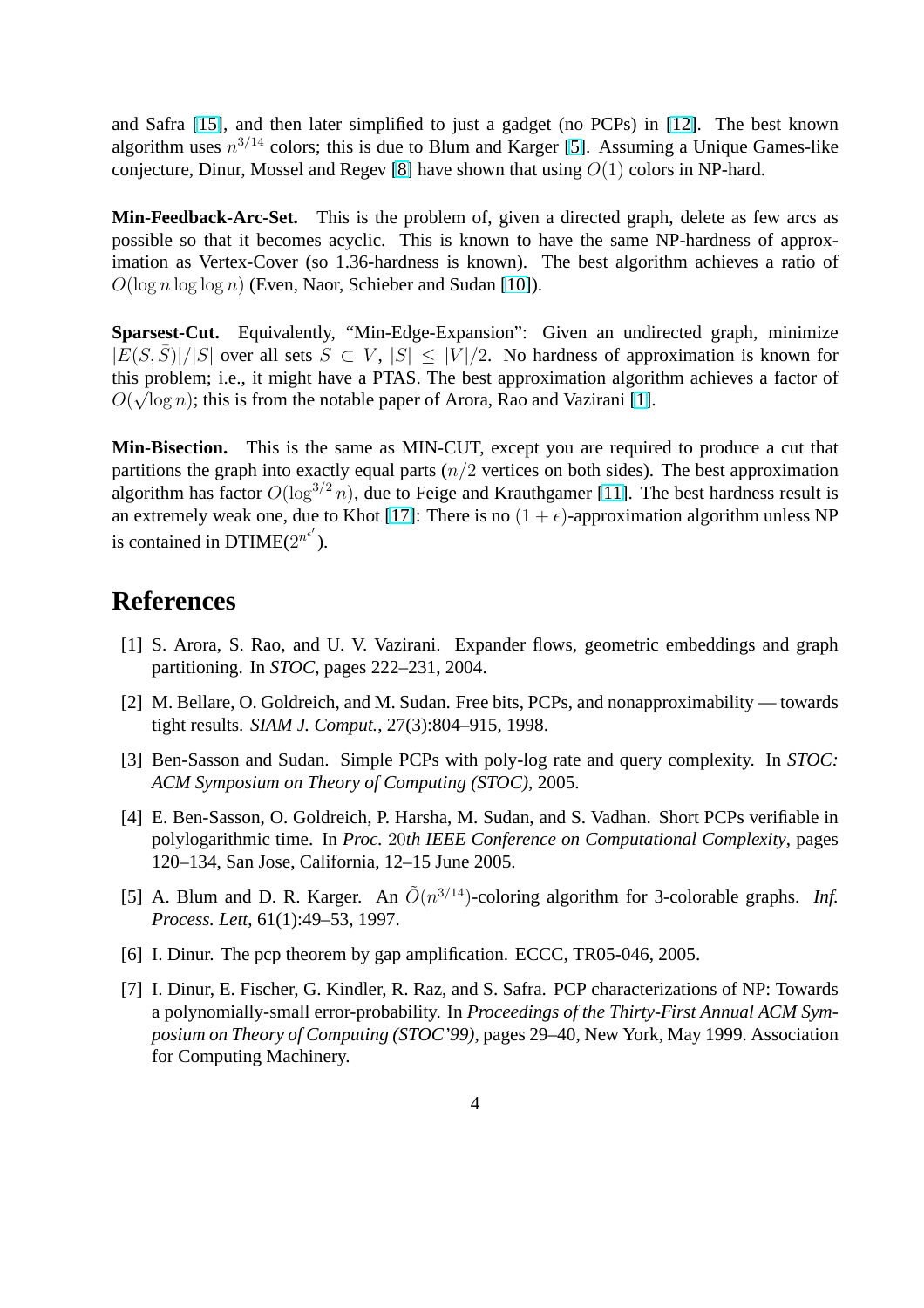- <span id="page-4-0"></span>[8] I. Dinur, E. Mossel, and O. Regev. Conditional hardness for approximate coloring, Apr. 13 2005.
- [9] I. Dinur and S. Safra. On the hardness of approximating minimum vertex cover. *Annals of Mathematics*, 162(1), 2005.
- [10] G. Even, J. Naor, B. Schieber, and M. Sudan. Approximating minimum feedback sets and multicuts in directed graphs. *Algorithmica*, 20(2):151–174, 1998.
- [11] U. Feige and R. Krauthgamer. A polylogarithmic approximation of the minimum bisection. *SIAM J. Comput.*, 31(4):1090–1118, 2002.
- [12] V. Guruswami and S. Khanna. On the hardness of 4-coloring a 3-colorable graph. *SIAM J. Discrete Math*, 18(1):30–40, 2004.
- [13] G. Hast. Beating a random assignment. In *APPROX-RANDOM*, pages 134–145, 2005.
- [14] J. Håstad. Some optimal inapproximability results. *J. ACM*, 48(4):798–859, 2001.
- [15] S. Khanna, N. Linial, and S. Safra. On the hardness of approximating the chromatic number. *Combinatorica*, 20(3):393–415, 2000.
- [16] Khot and Regev. Vertex Cover might be hard to approximate to within 2−². In *Annual IEEE Conference on Computational Complexity*, volume 18, 2003.
- [17] S. Khot. Ruling out PTAS for graph min-bisection, densest subgraph and bipartite clique. In *FOCS*, pages 136–145, 2004.
- [18] S. Khot, G. Kindler, E. Mossel, and R. O'Donnell. Optimal inapproximability results for max-cut and other 2-variable CSPs? In *FOCS*, pages 146–154, 2004.
- [19] M. Lewin, D. Livnat, and U. Zwick. Improved rounding techniques for the MAX 2-SAT and MAX DI-CUT problems. In *IPCO*, pages 67–82, 2002.
- [20] R. Raz. A parallel repetition theorem. *SIAM J. Comput*, 27(3):763–803, 1998.
- [21] A. Samorodnitsky and L. Trevisan. A PCP characterization of  $NP$  with optimal amortized query complexity. In *Proceedings of the 32nd Annual ACM Symposium on Theory of Computing, STOC'2000 (Portland, Oregon, May 21-23, 2000)*, pages 191–199, New York, 2000. ACM Press.
- [22] A. Samorodnitsky and L. Trevisan. Gowers uniformity, influence of variables, and PCPs, Oct. 12 2005.
- [23] L. Trevisan, G. B. Sorkin, M. Sudan, and D. P. Williamson. Gadgets, approximation, and linear programming. *SIAM J. Comput.*, 29(6):2074–2097, 2000.